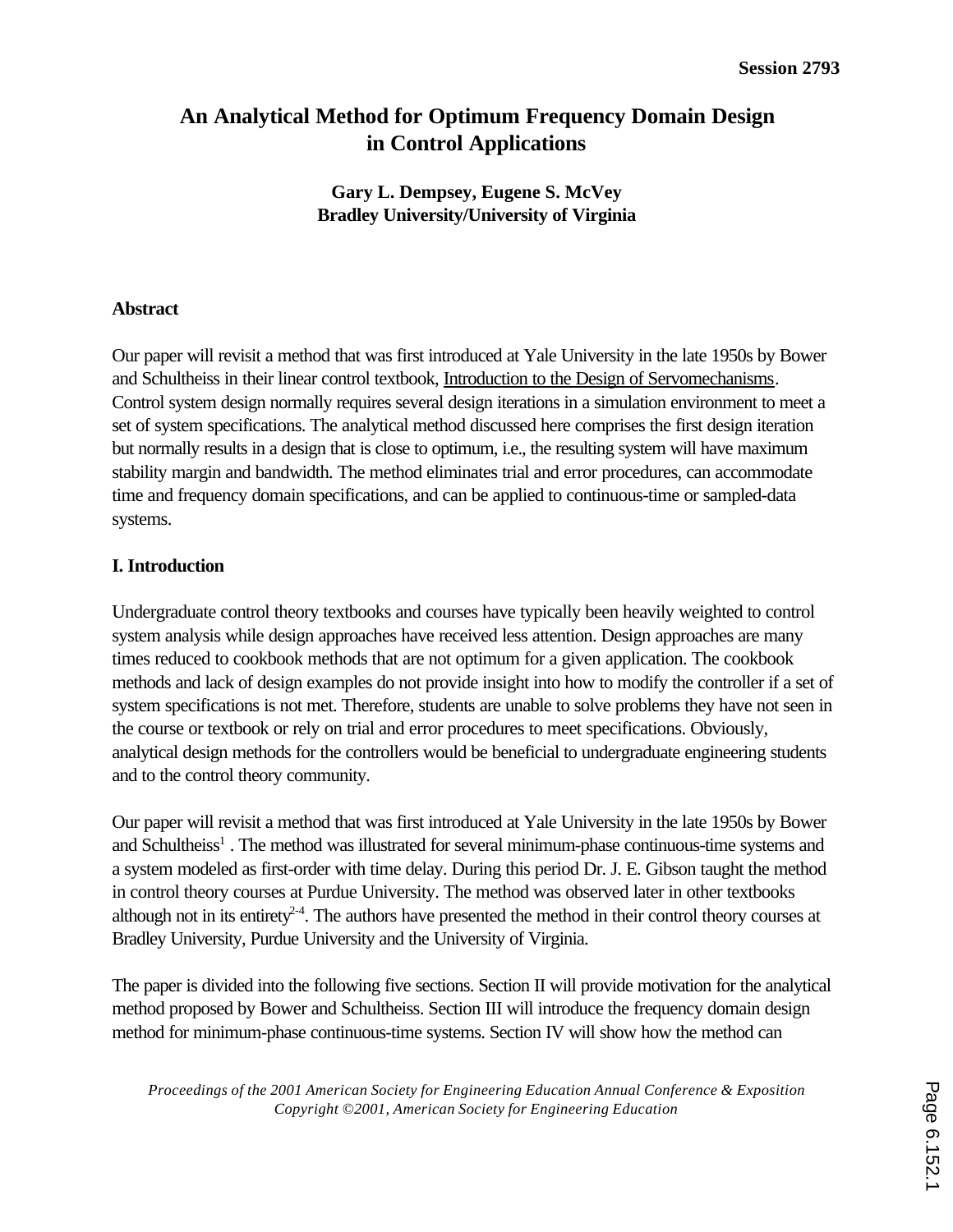accommodate time and frequency domain specifications. Section V will expand the method to nonminimum phase and sampled-data systems. Section VI will briefly discuss the undergraduate control theory sequence at Bradley University for electrical and computer engineering students.

## **II. Frequency Domain Design**

Most real world systems are better described in the frequency domain. For example, time delay can be treated exactly in the frequency domain. Time domain analysis and design (root locus) is normally the first approach to present in control theory classes. We feel that time domain methods and the associated specifications should be clearly understood before teaching frequency domain approaches. Some textbooks do a better job showing the design procedures and the iterative process than others. A good example is the textbook by Rohrs, Melsa, and Schultz<sup>4</sup>. One design example shown by the authors uses the optimum phase margin method described in the next section.

In undergraduate and introductory graduate textbooks that cover frequency domain design, authors concentrate on shaping the magnitude versus frequency curve using gain, lag, lead, lag-lead, and PIDtype compensators to meet a set of specifications. Little or no attention is given to shaping the phase versus frequency curve. There are a number of textbooks that cover shaping the magnitude curve in  $\delta$  detail<sup>1,3-8</sup>. Shaping of the phase curve will be the focus of this paper although the techniques for magnitude shaping must be understood as well.

The open-loop frequency response of a minimum-phase system G(s) in the vicinity of the crossover frequency  $w_c$  is shown in Fig. 1. It is always desired to force the magnitude curve's slope at crossover to be –1 (log-log plot) or –20db per decade (semi-log plot). This will yield a stable system with a phase margin between 0 and 90 degrees which depends on the length of the –1 segment. The ideal situation for the shape of the phase curve is shown in Fig. 1. The peak of the phase curve occurs at  $w_c$  thus yielding the maximum phase margin and creating a system that is robust to plant variations. A given phase margin (PM) specification will determine the length of the –1 slope segment.

A more important specification to the user after stability is assured is system speed (a time domain specification). Maximizing w<sub>c</sub> will maximize closed-loop bandwidth and speed. Relationships and equations between the time and frequency domains will be covered in Section IV. The objective of the optimum PM margin design method is to shape the phase curve in the form of a peak at  $w_c$  and to increase  $w_c$  as far as the constraints of the system will allow. Control system design normally requires several design iterations in a simulation environment to meet a set of system specifications. The optimum PM method comprises the first design iteration but normally results in a design that is close to optimum, i.e., the resulting system will have maximum stability margin and bandwidth.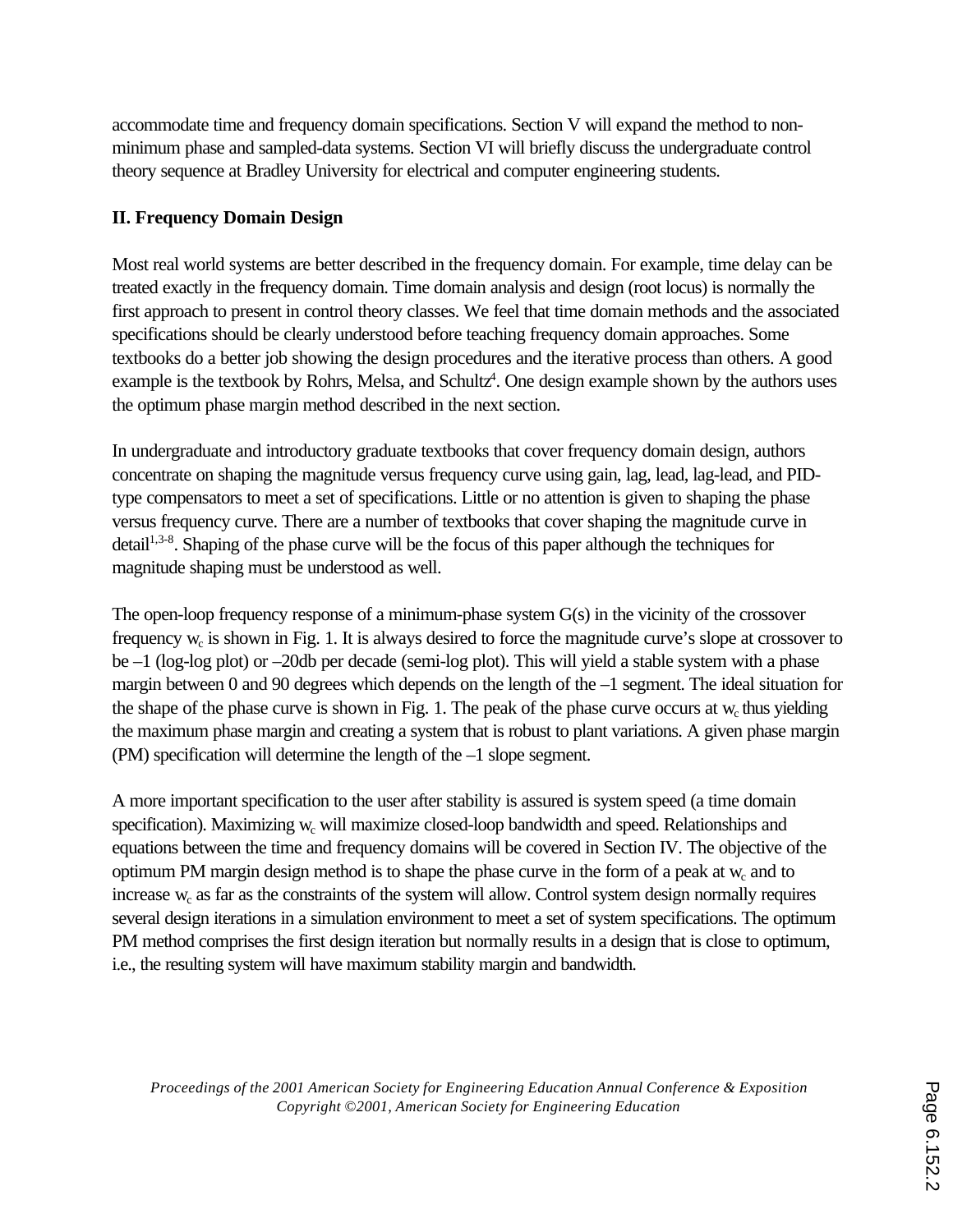

**Fig. 1. Open-Loop Frequency Response Example.**

### **III. Optimum Phase Margin Design**

Phase margin is shown graphically in Fig. 1 or can be stated as

$$
PM = 180^{\circ} + \angle G(jw_c) = 180^{\circ} + B_c \tag{1}
$$

The phase angle  $B_c$  of the open-loop transfer function  $G(s)$  at  $w_c$  is

$$
B_c = -p + \tan^{-1} \frac{w_c}{w_1} - \tan^{-1} \frac{w_c}{w_2}
$$
 (2)

assuming the –2 segments are infinite length. Equation (2) can be simplified for design purposes as

$$
B_c \approx -\mathbf{p} + \left(\frac{\mathbf{p}}{2} - \frac{w_1}{w_c}\right) - \frac{w_c}{w_2}
$$
 (3)

using approximations for the arc tan function. Expressing the arc tan function as a power series

$$
\tan^{-1} x = x - \frac{x^3}{3} + \frac{x^5}{5} - \dots \approx x \quad \text{for } x < 1 \tag{4}
$$

$$
\tan^{-1} x = \frac{p}{2} - \frac{1}{x} + \frac{1}{3x^3} - \frac{1}{5x^5} + \dots \approx \frac{p}{2} - \frac{1}{x} \quad \text{for } x > 1 \tag{5}
$$

shows that eliminating the high-order terms introduces minimal error because of the alternating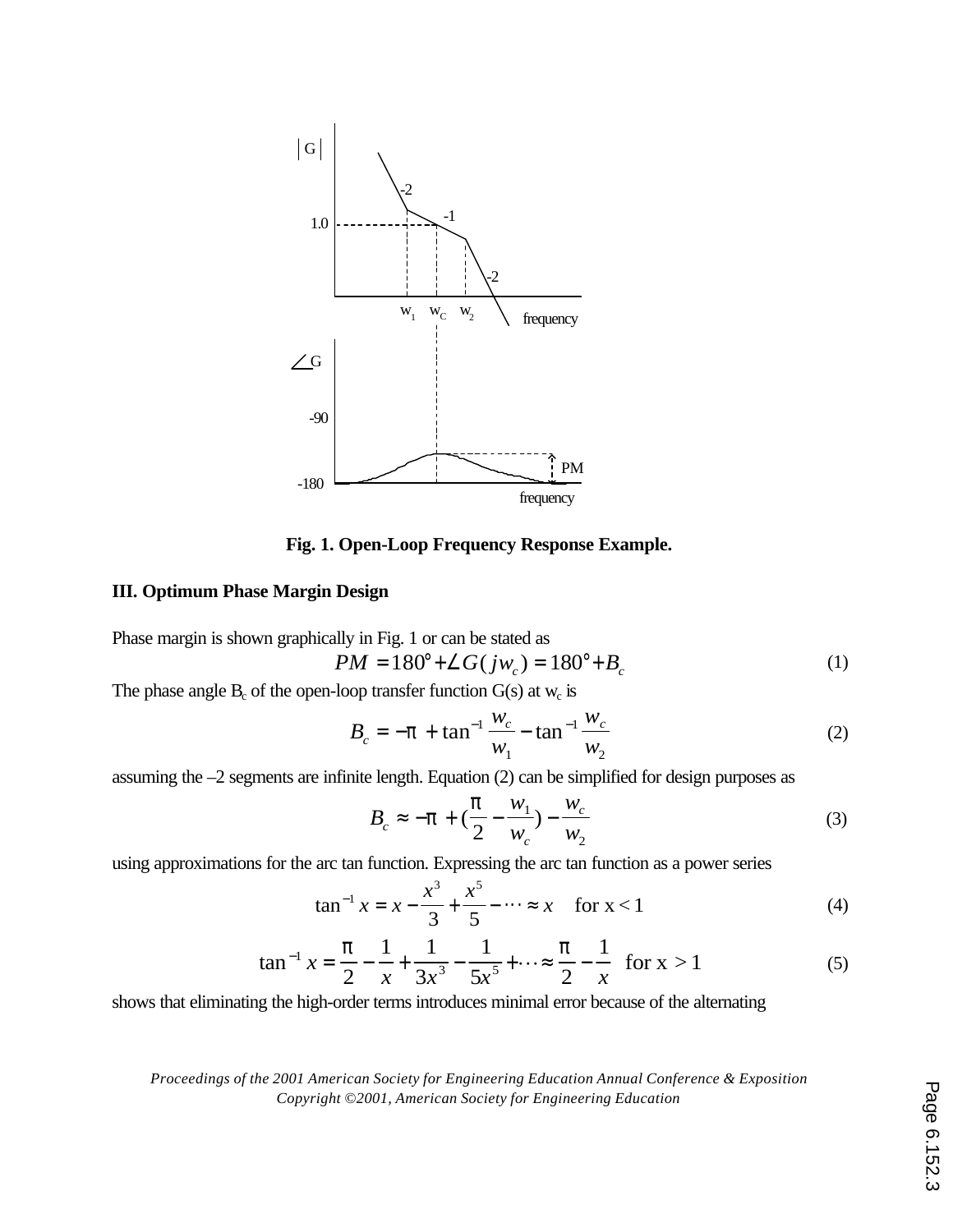

**Fig. 2. General Shape in the Vicinity of the Crossover Frequency.**

series and the first nonlinear term is cubic. The optimum  $w_c$  in Fig. 1 can be determined by differentiating (3) with respect to  $w_c$ 

$$
\frac{dB_c}{dw_c} = \frac{w_1}{w_c^2} - \frac{1}{w_2} = 0 \quad or \quad w_c = \sqrt{w_1 w_2}
$$
 (6)

Refer to Fig. 2 for derivation of optimum  $w_c$  for general shapes in the vicinity of  $w_c$ . The phase angle of the open-loop transfer function  $G(s)$  at  $w_c$  is

$$
B_c = -\frac{p}{2}m + (m-1)\left(\frac{p}{2} - \frac{w_1}{w_c}\right) - (n-1)\frac{w_c}{w_2}
$$
 (7)

assuming infinite m and n segments. The optimum  $w_c$  for the general shapes is

$$
w_c = \sqrt{\frac{m-1}{n-1} w_1 w_2}
$$
 (8)

Consider the continuous-time system shown in Fig. 3 for an example of applying the optimum PM approach. The plant is

$$
Gp(s) = \frac{10}{(0.1s + 1)(0.0005s + 1)}
$$
\n(9)

The system specifications are:

- 1. steady-state error  $(e_{ss})$  to step inputs=0
- 2. steady-state error  $(e_{ss})$  to ramp inputs < 0.1%
- 3. phase margin  $\geq$  50 degrees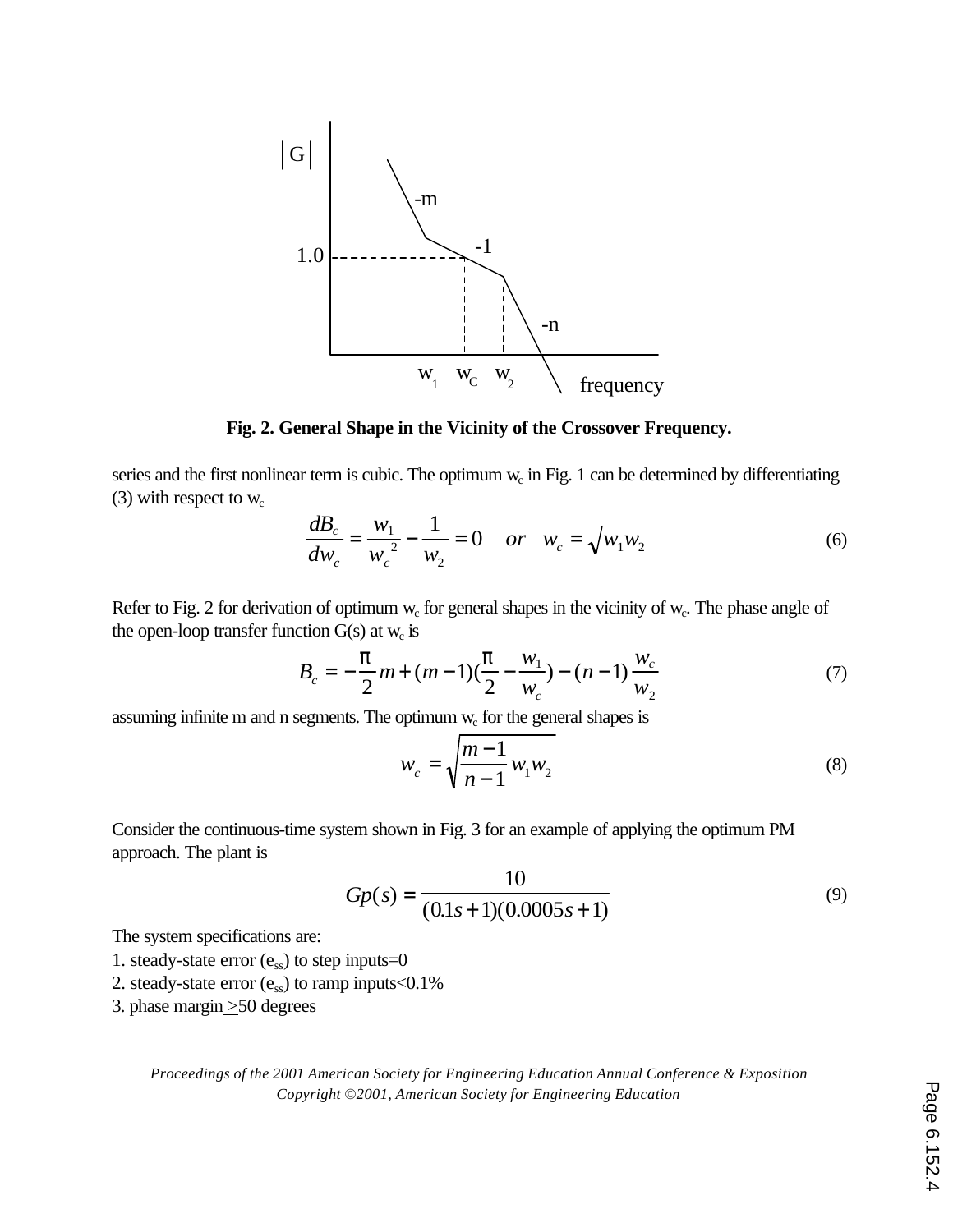

**Fig. 3. Continuous-Time Example.**

4. minimize rise time  $(t_r)$  for step inputs

5. noise level (open-loop)  $\leq 10\%$  at frequencies  $\geq 1000$  rad/sec

The steady-state error specification for step inputs requires the compensator  $Gc(s)$  to have one integration. The ramp error specification is used to determine the proportional gain K as follows:

$$
e_{ss} = \frac{1}{K_v} = 0.001 \text{ or } K_v = 1000 \tag{10}
$$

where

$$
K_{\nu} = \lim_{s \to 0} sKGc(s)Gp(s) = 10K = 1000
$$
 (11)

Therefore the proportional gain K is equal to 100 to just meet the specification. The partially compensated open-loop transfer function is

$$
KGc(s)Gp(s) = 100\left(\frac{1}{s}\right)\left(\frac{10}{(0.1s+1)(0.0005s+1)}\right)
$$
(12)

The magnitude versus frequency sketch is shown in Fig. 4 (violet-blue curve). Our students are required to perform the first design iteration on graph paper before using a simulation tool. From Fig. 4,  $w_c$  is 100 rad/sec. Using the arc tan approximations, the phase angle at  $w_c$  is

$$
B_c \approx -\frac{p}{2} - \left(\frac{p}{2} - \frac{10}{100}\right) - \frac{100}{2000} \approx -3.09 rad \approx -177^0 \tag{13}
$$

Using (1), the PM is 3 degrees (almost unstable).

It is desired to crossover with a -1 segment to maximize PM. To minimize rise time (maximize speed in the time domain), a PM of 50 degrees is used. Higher PM results in a slower system (longer rise time). A lead network can produce the desired shape at  $w_c$  and achieve a larger  $w_c$  than the partially compensated system shown in Fig. 4. Refer to Fig. 4 for a quick sketch of the proposed compensated open-loop system (violet-red curve). Note that there are three unknowns,  $w_1, w_c$ , and  $w_2$ , where  $w_1$  and w2 will be determined by the lead network. For optimum PM,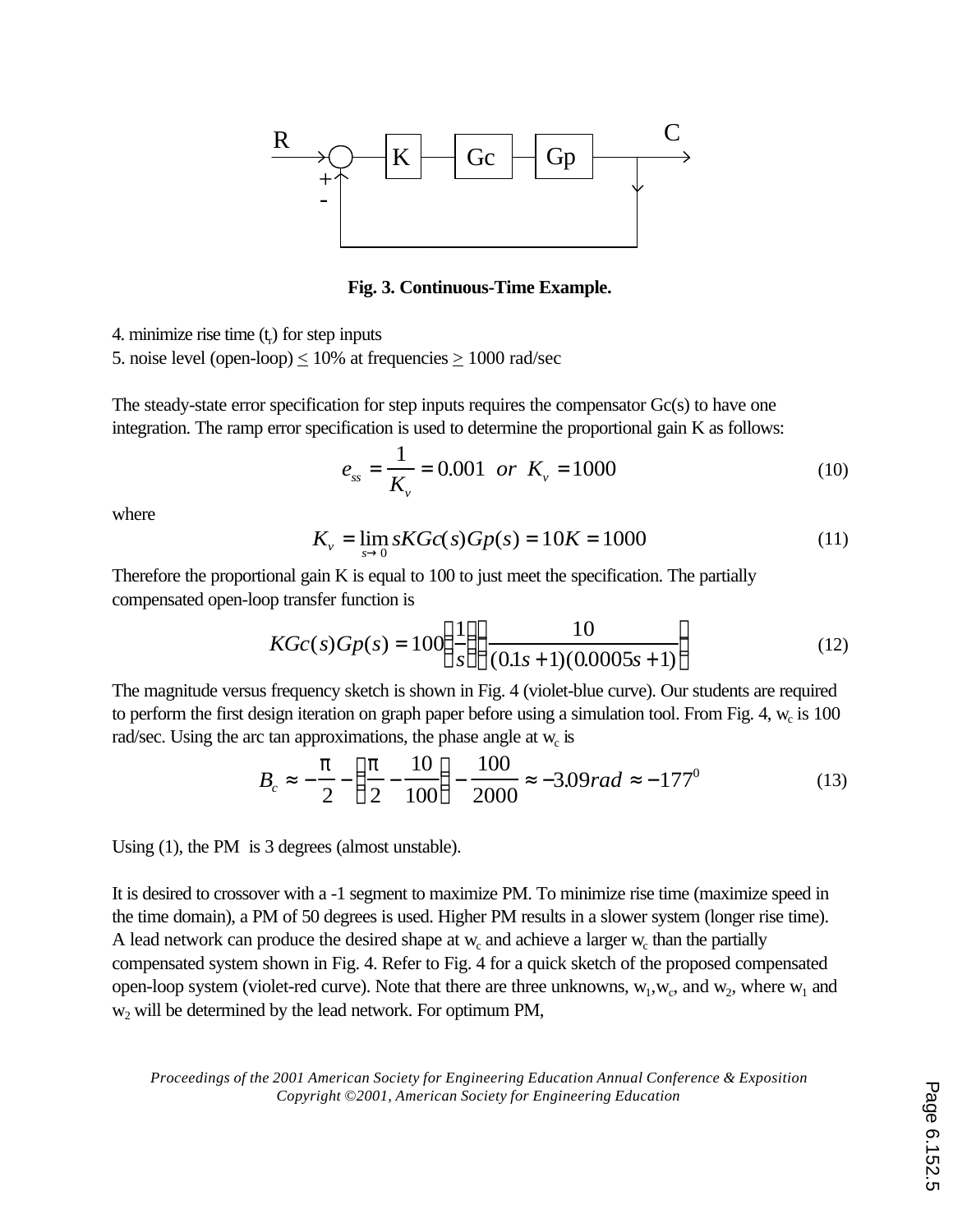

**Fig. 4. Quick Sketch of Compensated Open-Loop Magnitude Curve.**

$$
w_c = \sqrt{w_1 w_2} \quad or \quad w_1 = \frac{w_c^2}{w_2}
$$
 (14)

The desired angle  $B_c$  for a PM of 50 degrees is

$$
B_c = -130^0 = -2.27 rad = -p + \left(\frac{p}{2} - \frac{w_1}{w_c}\right) - \frac{w_c}{w_2}
$$
(15)

assuming infinite length segments for the -2 slopes. Substituting  $w_1$  from (14), (15) is reduced to

$$
-2.27 rad = -\frac{p}{2} - 2\frac{w_c}{w_2}
$$
 (16)

It is desired to maximize  $w_c$  but there are a number of practical constraints. Assuring a reasonable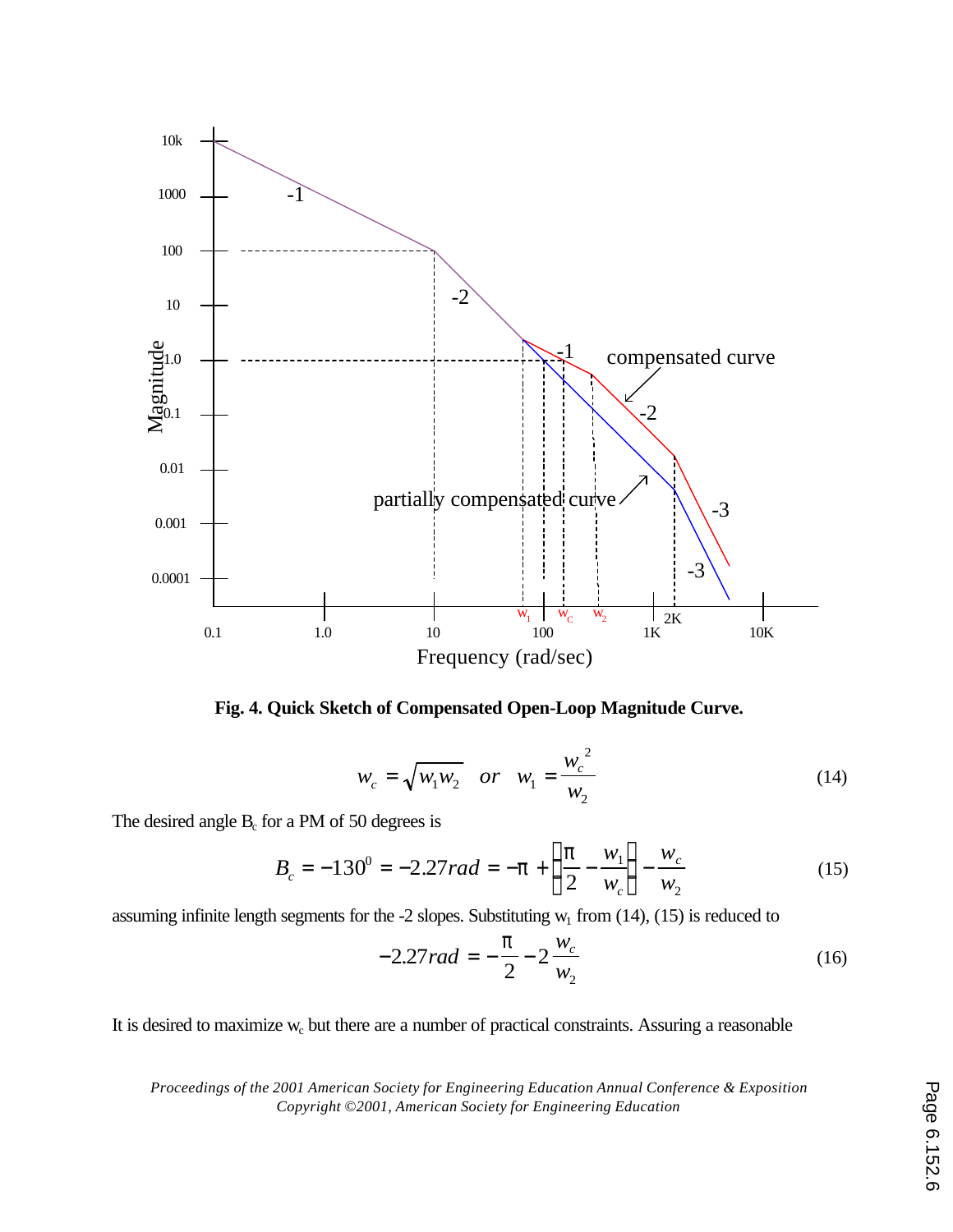reduction in noise at high frequencies will limit w<sub>c</sub>. Also, the high frequency dynamics of the plant may restrict crossover frequencies. For this example, the noise level specification requires the magnitude of the open-loop transfer function to be  $\leq 0.1$  for frequencies  $\geq 1000$  rad/sec. From a quick sketch of the compensated magnitude curve, w<sub>c</sub> should be selected to be less than 200 rad/sec. For the first design iteration let w<sub>c</sub> equal 150 rad/sec. From (16),  $w_2$  is equal to 429 rad/sec and from (14),  $w_1$  is equal to 52 rad/sec. The final first iteration compensator is

$$
KGc(s) = \left(\frac{100}{s}\right) \frac{s/2 + 1}{s/429 + 1}
$$
\n(17)

This compensator is used to generate the exact magnitude-phase versus frequency curves using the Control System Toolbox from The Math Works Inc. The exact PM is 48.9 degrees with a  $w_c$  of 183 rad/sec. However, the design is not optimum. The peak of the phase curve is at 110 rad/sec. Reduction of the proportional gain K from 100 to 54 will align  $w_c$  with the peak of the phase curve. This will yield a PM of 52 degrees.

Unfortunately more design iterations are required because the gain reduction causes the ramp steady-state error to fall out of specification. Experience will lead to minimizing the number of design iterations. A better approach would be to push the peak of the phase curve toward the present crossover frequency. After three more iterations using the Control System Toolbox, the final compensator is

$$
KGc(s) = \left(\frac{100}{s}\right) \frac{s/65 + 1}{s/700 + 1}
$$
\n(18)

The final compensated open-loop frequency response is shown in Fig. 5. The phase margin is 54 degrees at a crossover frequency of  $161$  rad/sec. A further increase in  $w_c$  would violate the noise level specification. After the first design iteration is performed on graph paper, we like to refer to subsequent iterations as "educated trial and error" with a simulation package. As stated from the Bower and Schultheiss textbook, "It is not our aim to compile a handbook listing all possible contingencies". We agree with their statement although we have provided numerous continuous-time and sampled-data system examples to our students.

### **IV. Control Specifications**

The optimum PM approach may require equations that relate time domain or closed-loop frequency domain specifications back to the open-loop parameters PM and crossover frequency. The majority of undergraduate control theory textbooks cover these relationships<sup>3-8</sup>. As an example, one of the more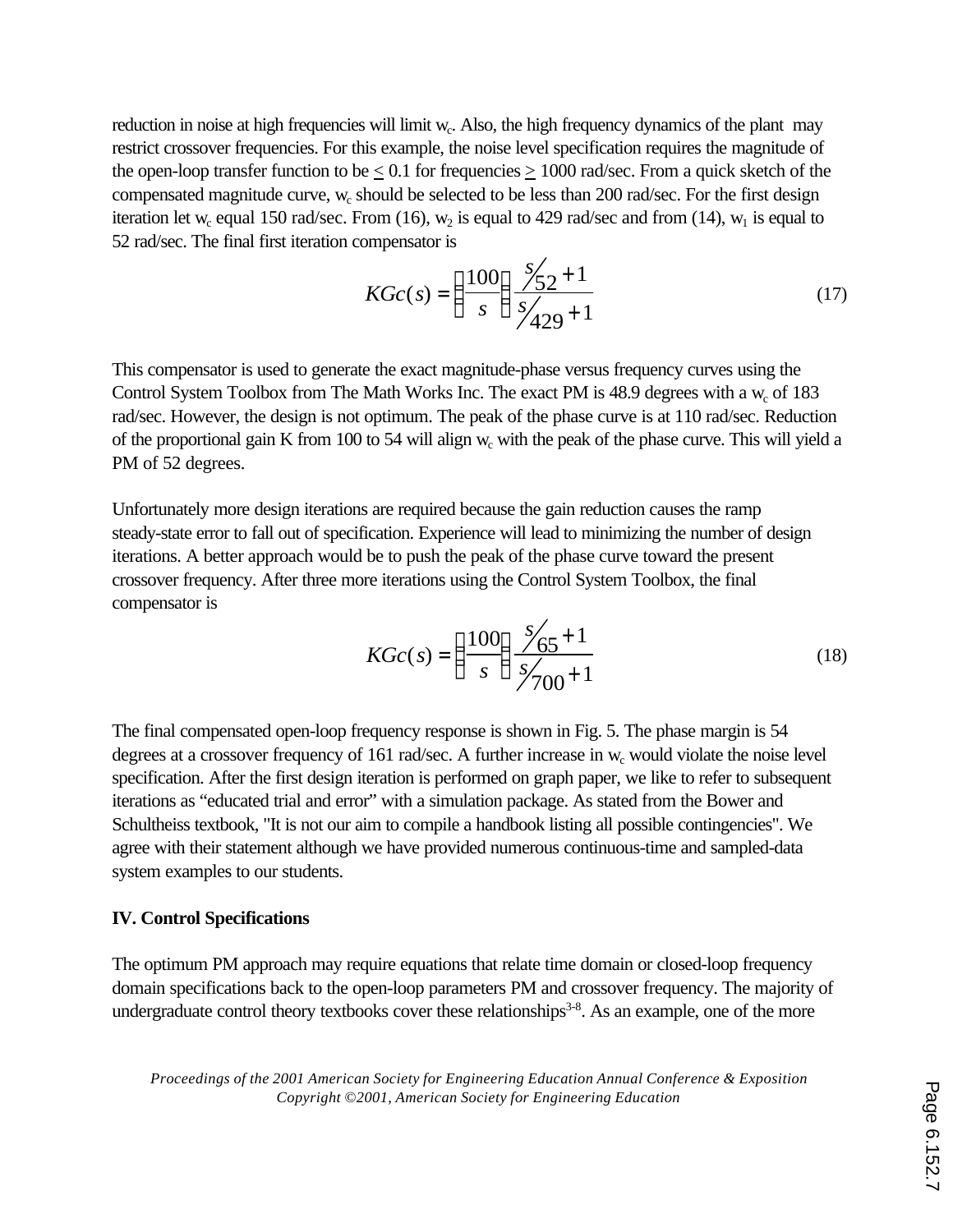

**Fig. 5. Final Compensated Open-Loop Frequency Response.**

important time domain specifications is percent overshoot for step inputs. In terms of the damping ratio *d* , percent overshoot is

$$
\% O.S. = 100e^{\frac{-pd}{\sqrt{1-d^2}}}
$$
\n(19)

An equation to tie this specification back to the open-loop frequency domain is

$$
PM \approx 100d \quad for PM < 70^0 \tag{20}
$$

A critical parameter in the closed-loop frequency domain is  $M_p$  (maximum peak value). The relationship between  $M_{\text{p}}$  and PM is

$$
\sin(PM) \approx \left(M_p\right)^{-1} \tag{21}
$$

Normally the user can expect more design iterations when the specifications are given in the time domain or closed-loop frequency domain because of the approximation equations. Also the specification equations are derived for an exact second-order system<sup>6</sup>.

### **V. Nonminimum-Phase and Sampled-Data Systems**

For minimum-phase systems, phase can be determined indirectly from the magnitude versus frequency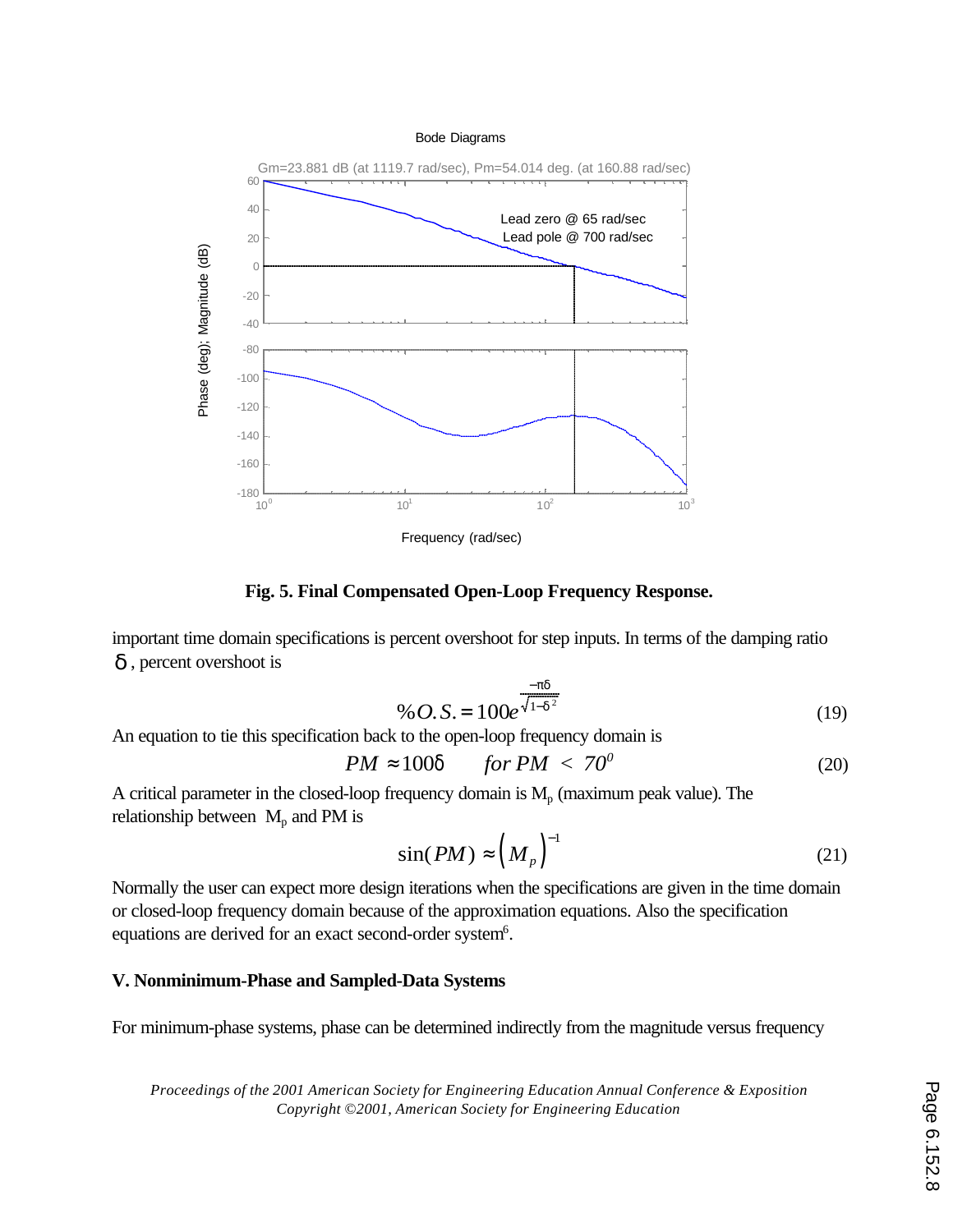



curve. Nonminimum-phase and sampled-data systems require using both magnitude and phase versus frequency curves. Consider the system shown in Fig. 3 with a first-order plant with time delay  $T_D$ ,

$$
Gp = \frac{Ke^{-sT_D}}{Ts+1}
$$
 (22)

A suggested compensation method is shown in Fig. 6 where

$$
Gc = K_p \frac{s/2 + 1}{s\left(\frac{s/2 + 1}{p} + 1\right)}\tag{23}
$$

The steady-state error and system speed is improved with the PID-type compensation. The angle at crossover is

$$
B_c \approx -\mathbf{p} + \left(\frac{\mathbf{p}}{2} - \frac{w_1}{w_c}\right) - \frac{w_c}{w_2} - w_c T_D \tag{24}
$$

Differentiating (24) with respect to  $w_c$  and solving for  $w_c$  for the optimum PM yields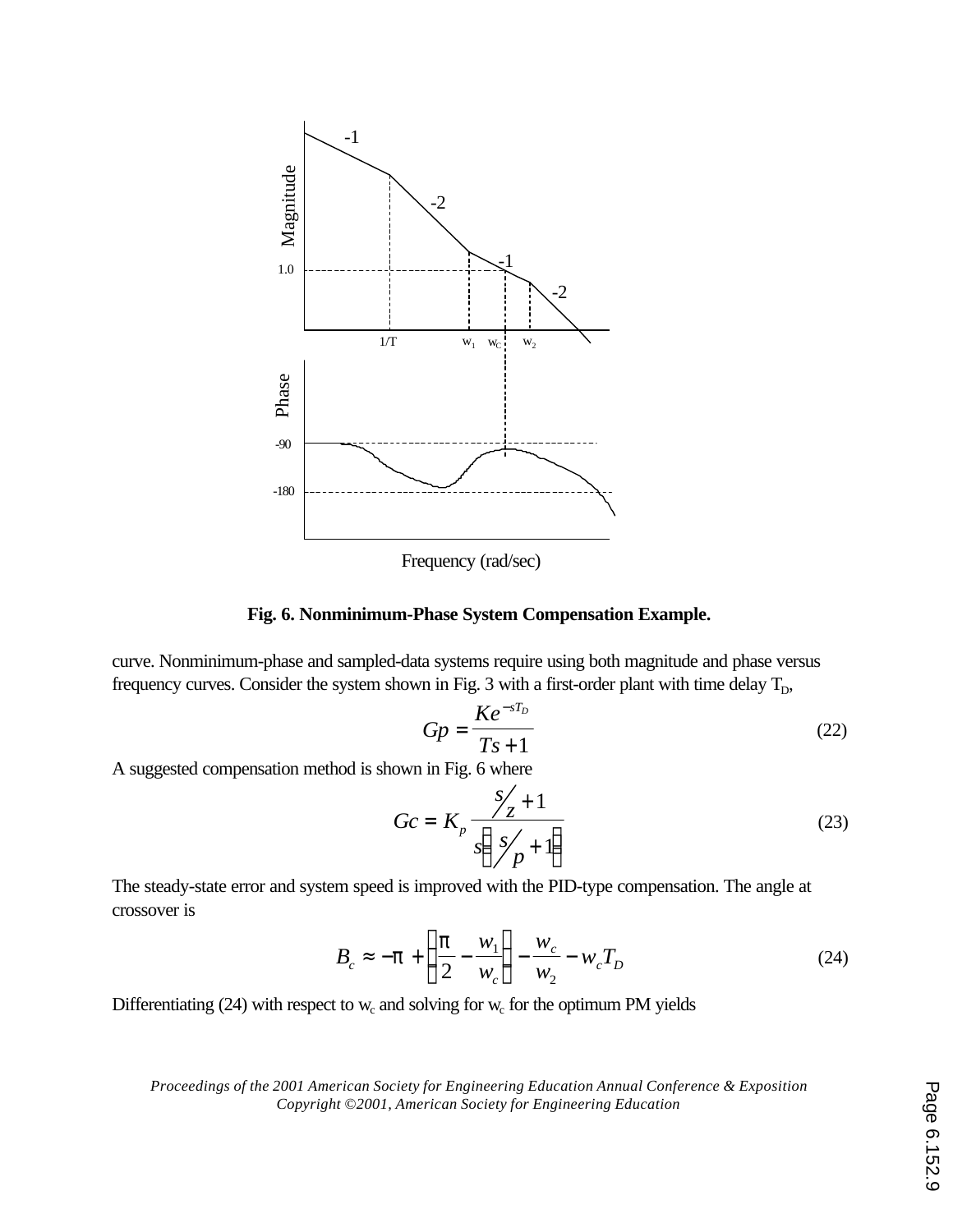

**Fig. 7. Sampled-Data System Example.**

$$
w_c = \sqrt{\frac{w_1}{T_D + \frac{1}{\mu_2}}}
$$
 (25)

The suggested compensation method in Fig. 6 may not be practical for systems with a large time delay component at  $w_c$ . The lead portion of the compensator is used to cancel the effect of the time delay's phase lag at w<sub>c</sub>. However, large time delays may require a long -1 segment which may not be feasible for some systems.

Consider the sampled-data system shown in Fig. 7. In this application, the compensation is implemented in software  $(Gc(z))$ . A digital-to-analog converter  $(Gho)$  is used to drive the continuous-time plant Gp(s). The A/D converter is modeled as an ideal sampler.

Method 1: A continuous-time approach can be used to determine Gc(s) using an approximate model for the zero-order hold device. Once Gc(s) is obtained, Gc(z) can be found using one of the common discretization methods such as the bilinear transformation<sup>9</sup>. In the frequency domain, the zero-order hold is described as

$$
Gho(jw) = T \frac{\sin(Pw/v_s)}{pw/v_s} \quad \text{with angle} = -p \, \frac{w}{w_s} \tag{26}
$$

where  $w_s$  is the sampling frequency. For a sampling rate  $w_s \ge 6w_c$ ,

$$
Gho \approx 1.0 \quad \text{with an angle} = -\mathbf{p} \, \frac{w}{w_s} \tag{27}
$$

The  $B_c$  equation for the system requires a simple modification of adding the phase lag term for the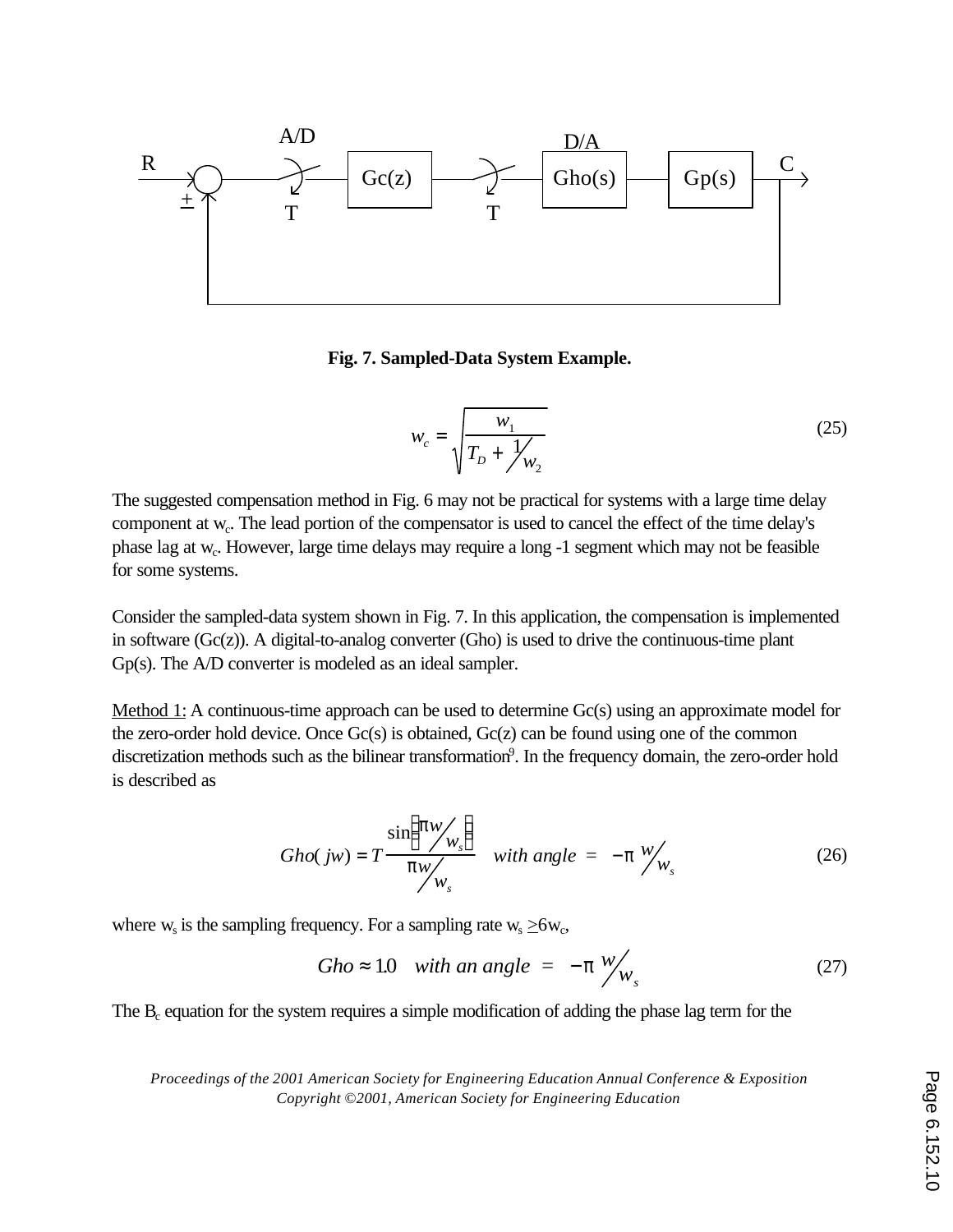zero-order hold. The design procedure is similar to the method discussed previously for a system with time delay.

Method 2: Design in the w-plane is an alternative method for determining Gc(z) in Fig. 7. The exact representation of the zero-order hold is used in this method. A right-half plane zero is produced in the w-plane due to the zero-order hold. The design method is discussed in Ogata's textbook<sup>9</sup>. The optimum PM design in the w-plane is similar to the methods shown previously. Once Gc(w) is determined, the inverse transformation is used to describe Gc(z).

## **VI. Undergraduate Control Sequence at Bradley University and Concluding Remarks**

The first control theory course is offered fall semester of the senior year. This classical control course is divided into three equal sections: modeling, time domain analysis and design (root locus), and frequency domain analysis and design. Gain, lag, lead, lag-lead, and PID-type controllers are introduced with the root locus design method. Only gain compensation is discussed with the frequency domain approach because of time constraints but the type of plants are open-ended including plants with time delay.

The second control theory course (spring semester) is divided into three sections: continuation of frequency domain design (20%), digital control (40%), and the state-variable control method (40%). The course begins with frequency domain compensation (shaping) to meet a set of specifications for continuous-time systems. Gain, lag, lead, lag-lead, and PID-type controllers are introduced as well as the optimum PM approach. Frequency domain and optimum PM are again the primary design methods for the digital control section of the course. The last 40% of the course introduces state-variable modeling, analysis, and design. Note that the emphasis in the two course sequence is classical control. The first graduate control course is devoted to the state-variable method.

In the undergraduate classes, the optimum frequency domain design methods are applied to several types of analog systems including ones with time delay and also sampled-data systems. Students are required to perform anywhere from 2 to 5 design iterations in homework and take-home exam problems. Because of the different systems (electronic, thermal, hydraulic, mechanical) and types of signals (analog, digital, or mixture), new equations must be derived to account for these differences. These equations are applied in the first design step. The next design step involves use of control system simulation software. The Control System Toolbox, MATLAB, and SIMULINK has been the platform used at Bradley. Once the control system is optimized in simulation, the controller is then converted to software or hardware for implementation.

The optimum phase margin approach has been used in senior capstone projects which have consisted of phase-locked loops, switching power supplies, and a temperature controller. It is currently being applied to a small robot arm system by two senior students and to an industrial hydraulic application by a